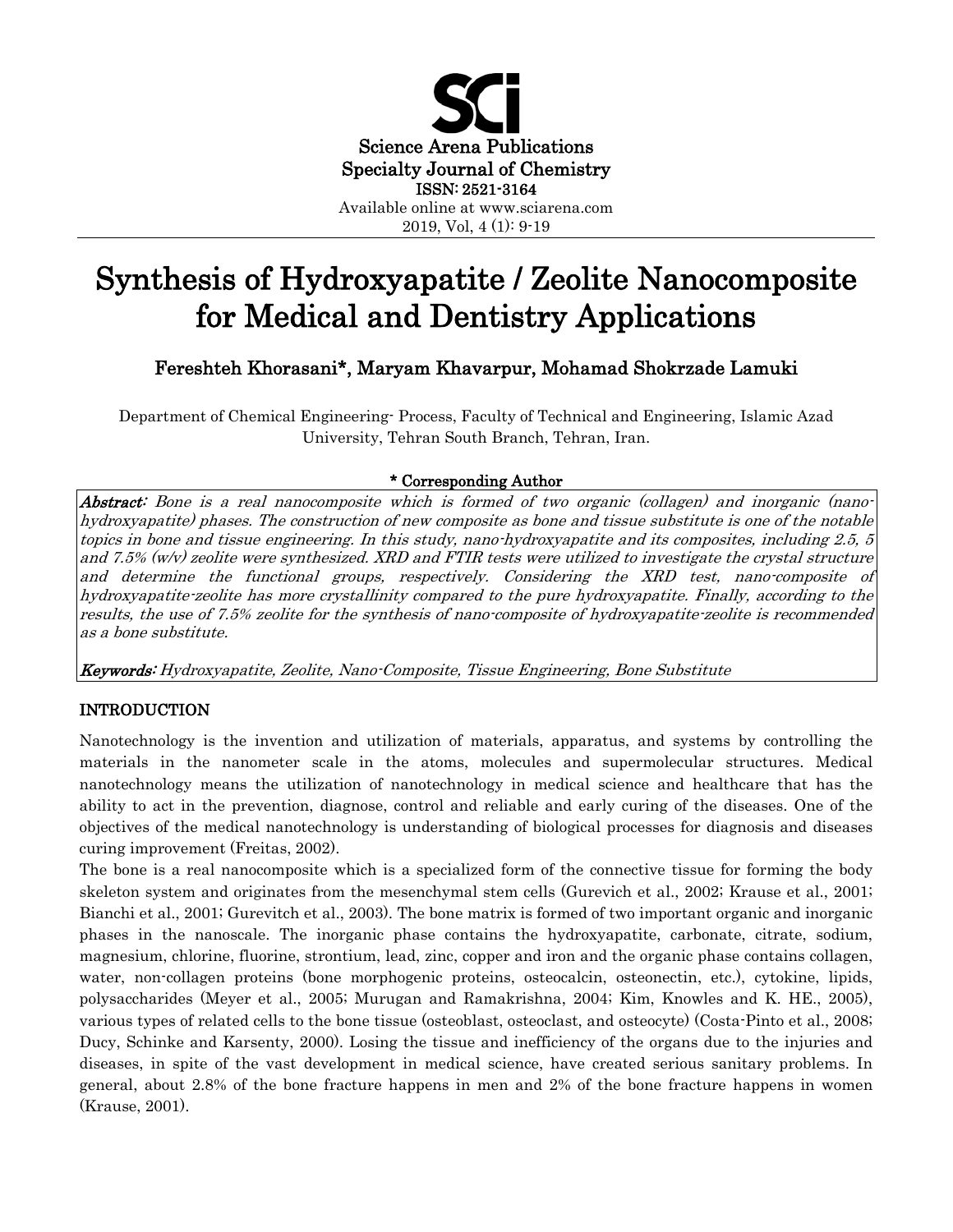Hydroxyapatite is a calcium phosphate that has the properties regarding proper biocompatibility and bioactivity that is very similar to the tooth and natural bone in terms of natural structure and crystalline phase. It has been proved that the nanostructure compound of it has very higher functional specifications compared to its micro-scaled compound. It has been suggested to use the biomaterials that beside the properties regarding proper biocompatibility and bioactivity, compensate the weakness of the low strength and adhesion of the hydroxyapatite. Hydroxyapatite has various applications in medicine and dentistry, such as replacement of bone tissue and coating the body implants. The research has shown that the nanostructured hydroxyapatite shows higher mechanical properties and more proper biocompatibility compared to the micro-scaled samples in the body environment. These properties are optimized when the nanoparticles of hydroxyapatite have more uniform size and shape and minimum agglomeration (Shafiei Zaadeh, 2010).

Despite the bone conduction and good compatibility of nano-hydroxyapatite, it could not be used for the loadbearing scaffolds due to lower mechanical properties and for its reinforcement, it has been suggested to use the biomaterials that in addition to the proper biocompatibility and bioactivity properties, can compensate the low strength and adhesion of the hydroxyapatite. The hydroxyapatite combination with organic and inorganic polymers is one of the desirable materials that has attracted great interest in materials and orthopedic sciences (Marino, Sitinger and Risbud, 2005).

Zeolites are hydrated aluminosilicate that have the cations of alkali metals and alkaline earth metals and have unlimited structure. Among the specifications of these compounds, the cationic exchange, having reversibility capability and water attraction and repulsion without formation of significant change in its molecular structure could be mentioned. Natural zeolites, regularly have negative charge in their surface and so they only have the cationic exchange capability (Bowman, 2003).

There are various techniques for determining the structure, properties and physicochemical specifications of zeolites. The most important methods are: the methods including X-ray like X-ray diffraction (XRD), X-Ray Fluorescence (XRF), Scanning Electron Microscope (SEM), Infrared Radiation (IR), Ion Exchange Chromatography (IEC), etc. In the XRF method, the excitement process is performed by the radiation of the xray beam. Under these conditions, the existing elements in the sample are excited by the primary x-ray and emit secondary x-rays that are specific for each element (Kowalczyk et al., 2006).

One of the most important sources of getting structural fundamental information of various compounds is the XRD method. The condition for the happening of the x-ray diffraction could be described by studying monochrome beam diffraction due to the incidence to a plane of atoms or ions. The crystalline compounds that their atomic distances are in the range of the x-ray wavelength can reflect the incident x-ray that this phenomenon is the basis for the structural analysis using the x-ray diffraction method (Ming et al., 1993).

A research was carried out by Nikpour et al. (2013), entitled "chemical synthesis of hydroxyapatite/chitosan nanocomposite for medical and dentistry applications". In order to study the crystal structure and determining the functional groups, the XRD and Fourier-Transform Infrared Spectroscopy (FTIR) tests were utilized. The results of the XRD test showed that the grain size of the pure hydroxyapatite and its composites were all lower than 50 nm (Nikpour, Rabiee and Jahanshahi, 2012). A research was carried out by Zeshki et al. (2012), entitled "Synthesis and investigation of the phase transformation of the hydroxyapatite-silver nanocomposite powder". In order to study the formed phases, thermal stability, microstructure, grain size distribution, and elements distribution in the synthesized nanocomposites the XRD, IR, SEM, Dynamic light scattering (DLS) and elements map analysis were utilized. The results showed that the presence of silver as the reinforcing phase has resulted in the thermal stability decrease of the hydroxyapatite phase and increases its decomposition to the Tri-calcium phosphate phase. Also, the microstructural analyses show that the silver distribution in the matrix was uniform up to 4% of the silver and the grain sizes are in the nano range (Zeshki, 2012). Palanivelu et al. (2013) performed a study about the hydroxyapatite synthesis and spectroscopic specifications by the sol-gel method. The XRD pattern of the hydroxyapatite proves that the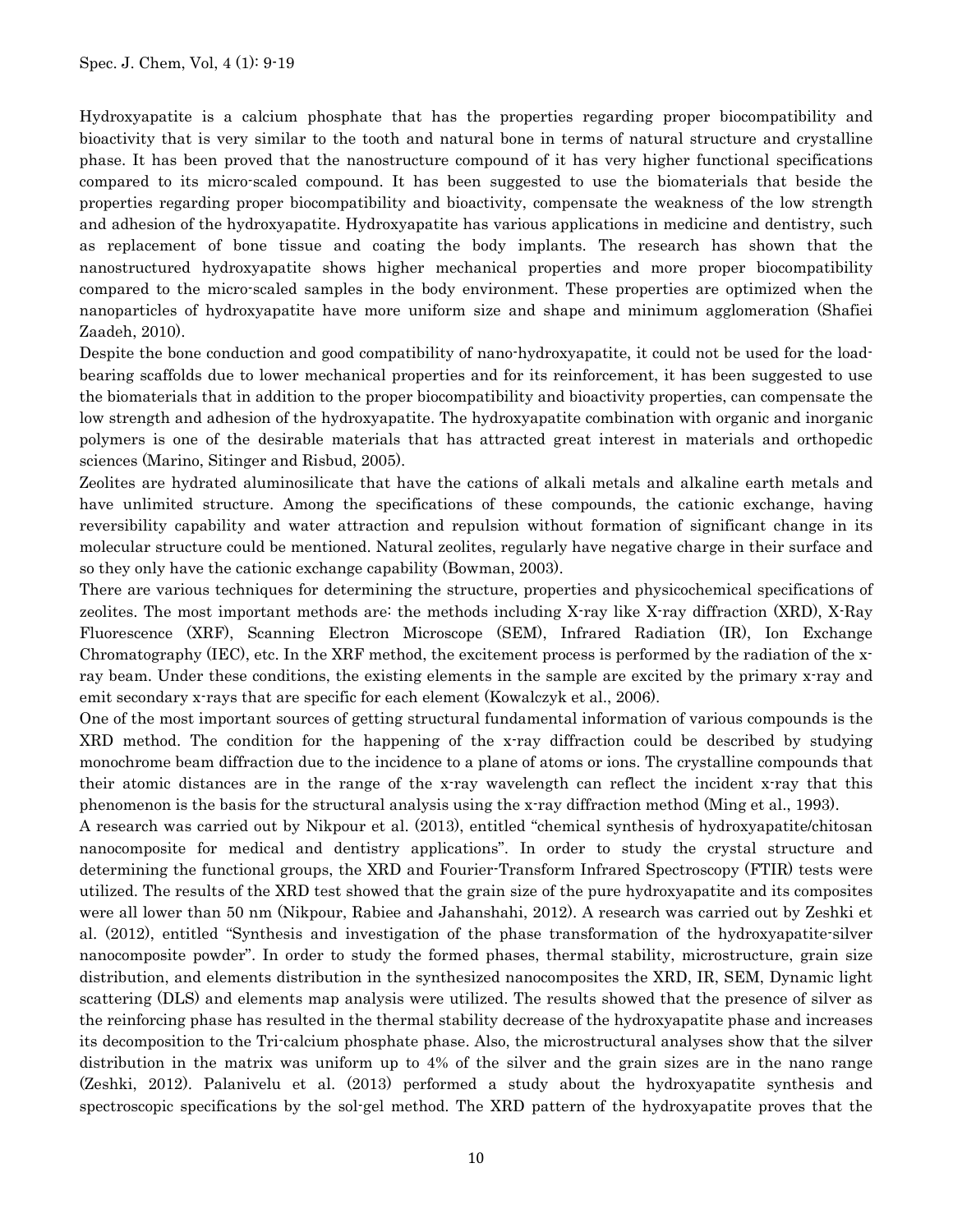crystal size is lower than 45 nm and the FTIR patterns of the phosphate and hydroxyl groups and SEM images of the hydroxyapatite show the platelets shape with the size in the range of 30 – 75 nm (Palanivelu and Rubankumar, 2013).

There has been high consideration on Nanocomposites due to their excellent bending strength compared to the composites with high grain sizes. The hydroxyapatite-based nanocomposites have great potential for replacement of bones due to the improvement of mechanical and biological properties. The aim of this research is to synthesize the hydroxyapatite/zeolite nanocomposite. The characterization of the surficial properties of the products was performed using the XRD, FTIR and AFM apparatuses.

#### Materials and Methods

All the chemicals used in this research are of high grade of purity and were used without purification. Also, deionized water has been used for washing and preparing some of the solutions. All the reactions were taken place at room temperature. In this project, the raw zeolite was used that was provided by the Afrand Tooska Company and was the commercial grade clinoptilot that was obtained from the Semnan district. The diammonium phosphate  $(NH_4)_2HPO_4$  with the molecular mass of 132.05 g/mol, tetrahydrate calcium nitrate  $CaNO<sub>3</sub>2.4H<sub>2</sub>O$  with the molecular mass of 236.15 g/mol and also 25% purity ammonia (NH<sub>4</sub>OH) with the molecular mass of 17.031 g/mol were used. The performed tests in this research were categorized into two main groups of products synthesis and structural features investigation.

In order to synthesize the hydroxyapatite, at first, the solutions containing calcium and phosphorus were prepared separately by the tetrahydrate calcium nitrate with the chemical formula of  $Ca(NO<sub>3</sub>)<sub>2</sub>$ .4H<sub>2</sub>O and diammonium phosphate with the chemical formula of  $(NH_4)_2HPO_4$ , respectively. The synthesis of the powder was performed in the pH near to 11 and at room temperature. The used reactor contained Pyrex three-spin balloons that were used according to the different volumes. These balloons were positioned on the mixer with the connection to the refrigerant equipped with the cold water input and output in the paraffin bath and in case of requirement of the homogeneous solution preparation, the magnetic stirrers were used.

The required amount of tetrahydrate calcium nitrate and di-ammonium phosphate were weighted with the precision of 0.0001 g by the one-piece digital scale made by A&D Japanese Company. Then, the solutions containing Ca and P were prepared by the demineralized water. In all the synthesis steps, the pH of the solutions was adjusted to the desired value by ammonia. For simultaneous measurement of the pH and temperature, the Swiss-made Metrohm 691 pH meter was used.

The calcium-containing solution transferred to the reactor and the phosphorus-containing solution was gradually added to it using a burette in 60 minutes and drop by drop. All the time that the reaction took place, the solution in the reactor was stirred so the product would form uniformly. At the end of the two solutions combination, the obtained solution was put at room temperature for one night. After the passage of the mentioned time, the obtained solution was filtered, dried and was put in the oven with the temperature of  $100\textdegree$ C for 24 hours and was dried at the intended temperature and related process that finally a white powder was obtained (Zhang and Xia, 2009).

In order to synthesize the hydroxyapatite/zeolite nanocomposite, various compounds of zeolite solution were obtained by dissolving 2.5, 5 and 7.5 percent zeolite powder. Then, the tetrahydrate calcium nitrate was added to it in the stirring state and after four hours of vigorous stirring, the di-ammonium phosphate was gradually and in 60 minutes added to it using a dropper and the stirring continued for two more hours so a good and uniform suspension could be obtained. Throughout the process, the pH of the solution was kept constant around 11 using the ammonia solution. Finally, the obtained concentrated suspension was put at room temperature for one night. Then the obtained solution was filtered, dried and was put in the oven with the temperature of  $100\degree$ C for 24 hours and finally, a white powder was obtained. The synthesized solutions were named as HA/Z 2.5, HA/Z 5 and HA/Z 7.5.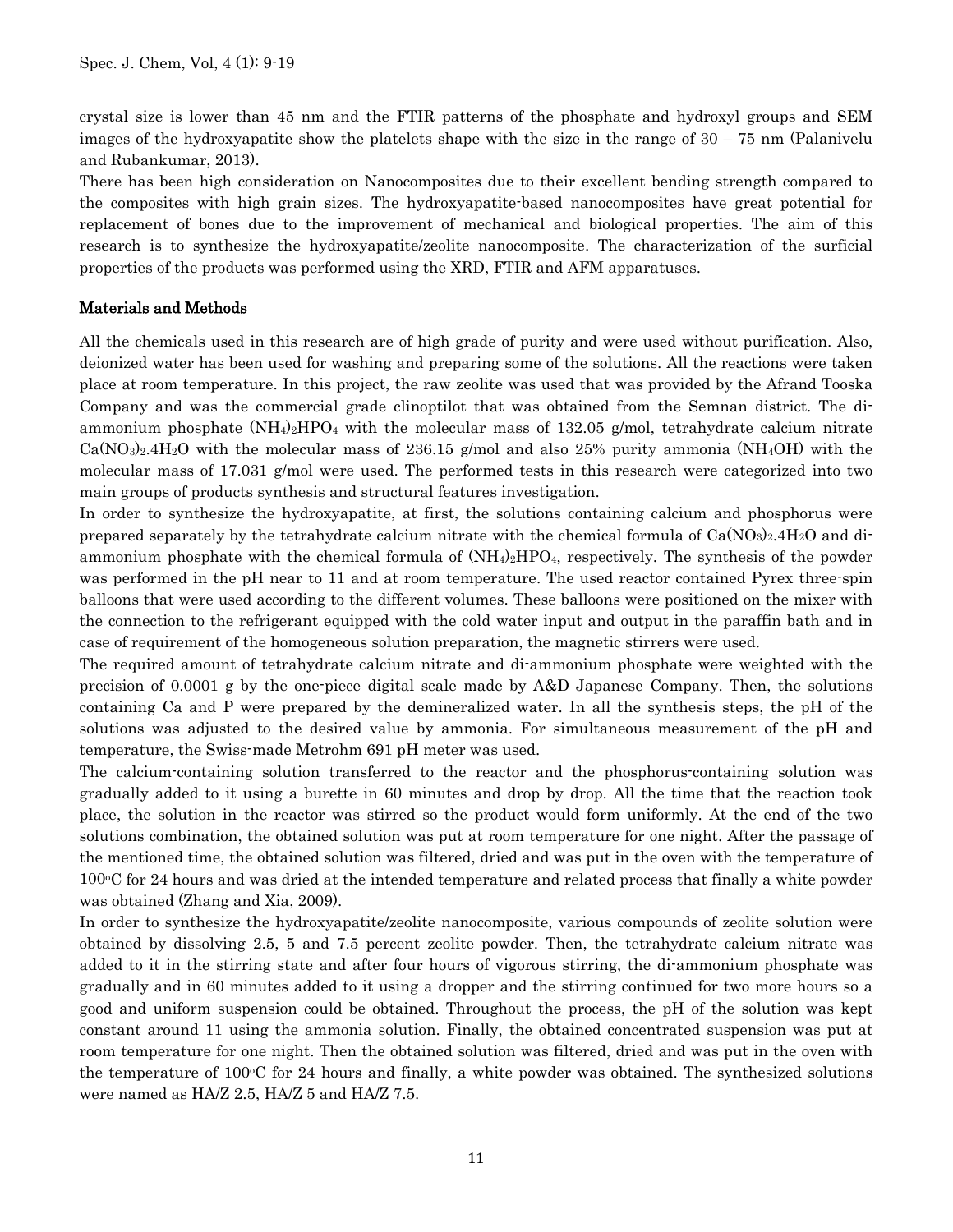In this research, two methods for analysis and investigation of the obtained materials and composites were used that were: 1- X-Ray Diffraction (XRD) for determining the structure of the nanograins and characterizing the existing phases. 2- Fourier-Transform Infrared Spectroscopy (FTIR) for determining the functional groups of the products.

In order to study the crystal structure, the x-ray diffraction patterns were used that were obtained by the XRD apparatus that works under the voltage of 30 kV and current of 25 mA. The x-ray diffraction method is a method for studying the structure of the crystalline materials and is among the methods that its excitation agent is the electromagnetic waves (with various wavelengths). The x-ray region in the electromagnetic spectrum is between the gamma and ultraviolet rays. Using this range of spectrums, some information about the structure, material and the number of elements could be obtained. Therefore, these x-ray methods have vast applications in analytical chemistry.

In this research, the XRD apparatus of the faculty of metallurgy and materials science of the Semnan University was used.

In order to determine the chemical composition, the FTIR method in the  $400 - 4400$  cm<sup>-1</sup> wavenumber and in the transmission state was used. The FTIR method functions based on the radiation adsorption and investigating the molecules vibration directions and multi-atoms ions. This method is used as a powerful and developed method for determining the structure and calculating the chemical types. The FTIR apparatus has many advantages compared to ordinary IR method due to the utilization of mathematical Fourier conversion that from its examples the high data collection rate and better signal to noise ratio could be stated. The absorbed energy from the infrared light, by the chemical bonds or specific functional groups in specified wavelengths, lead to the reduction of the passing light intensity and is usually considered as a function of the wave number. It's important to attend to this point that all the molecule bonds are not capable of absorbing the infrared light energy, even if the beam frequency matches the movement frequency, only the bonds with bipolar moments can adsorb the infrared beam. In this method, the FTIR apparatus of Islamic Azad University, Ayatollah Amoli branch was used (Perkin Elmer U.S.A model).

#### Results

The XRD pattern of the raw zeolite is shown in Figure 1. As could be seen in the Figure, the main peak in the 2θ angle for the raw zeolite is in the 22<sup>o</sup> that clearly shows the crystal structure of the sample. The main crystal structure is related to the  $SiO_2$  and the Kalium (Cao), Hematite (Fe<sub>2</sub>O<sub>3</sub>) and alumina (Al<sub>2</sub>O<sub>3</sub>) phases could also be observed. Also, the obtained XRD patterns show that the zeolite in the clinoptilolite type.



Figure 1: XRD pattern of raw zeolite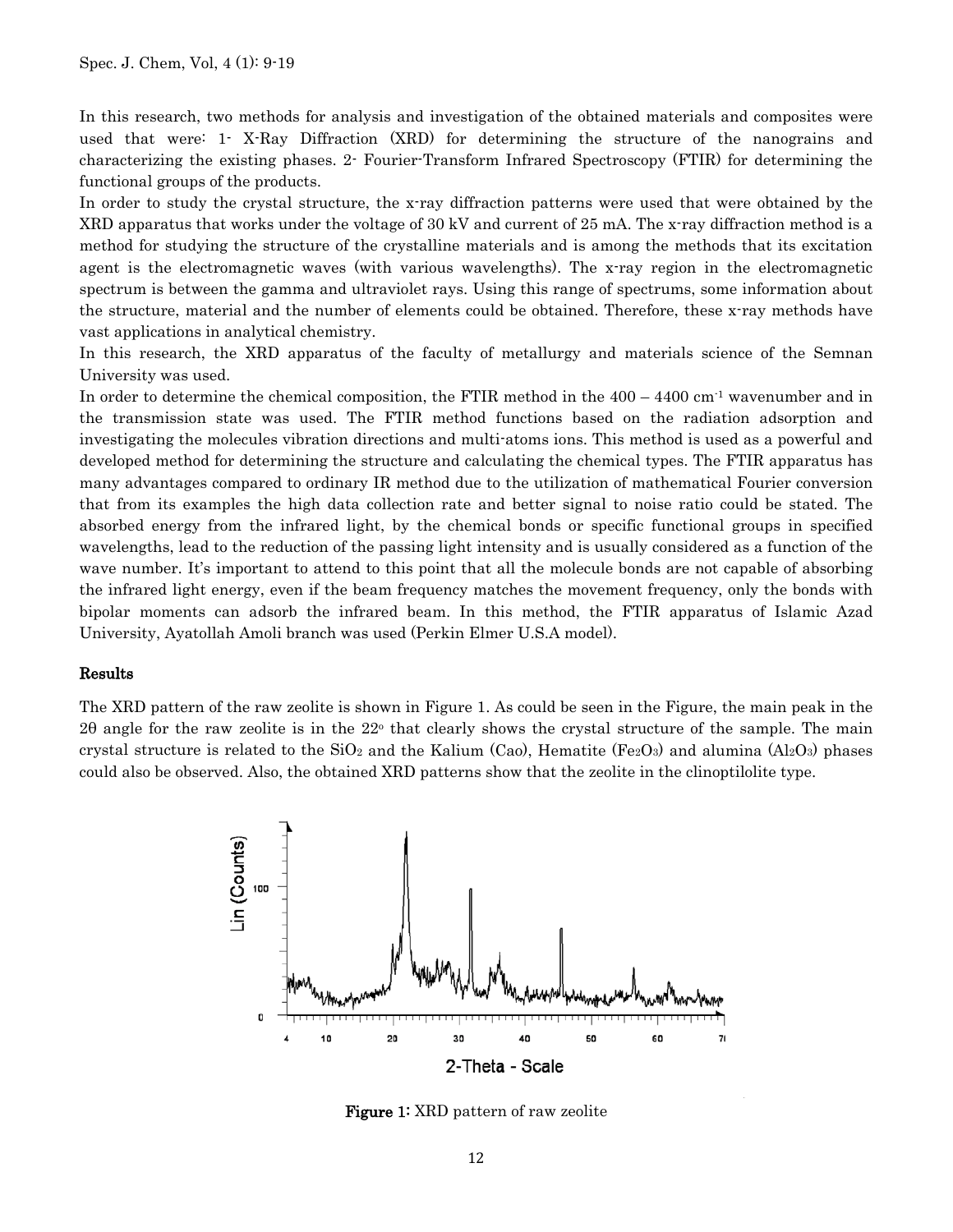The chemical composition of zeolite is shown in Table 1. As could be seen in Table 1, the main elements include Si, O, Al, Ca, Fe, Na, Mg and a small amount of Mn, S, P, and Ti. According to the XRF analysis results shown in Table 1, the used zeolite in this research has 78% of  $SiO_2$ ,  $Al_2O_3$ , and  $Fe_2O_3$ 

| <b>Table 1.</b> The actemptation of the chemical composition of acome asing the Arti- |             |               |               |      |                   |      |       |          |                 |       |
|---------------------------------------------------------------------------------------|-------------|---------------|---------------|------|-------------------|------|-------|----------|-----------------|-------|
| Composition                                                                           | $\rm SiO_2$ | $\rm AL_2O_3$ | $\rm Fe_2O_3$ | Cao  | Na <sub>2</sub> O | Mgo  | Mno   | $P_2O_5$ | SO <sub>3</sub> | L.O.1 |
| Weight percentage (%)                                                                 | 65.5        | 10.68         | .82           | 0.51 | 3.91              | 1.69 | 0.011 | 0.041    | 0.029           | 13.29 |

| <b>Table 1:</b> The determination of the chemical composition of zeolite using the XRF |
|----------------------------------------------------------------------------------------|
|----------------------------------------------------------------------------------------|

Figure 2 shows the EDX diagram of the raw zeolite. The main constituent elements of the zeolite are specified in this Figure and the silicon is its main constituent.



Figure 2: EDX graph of the zeolite

The FTIR spectrum of the nano zeolite is shown in Figure 3. The nano zeolite has the hydrogen bonds in its watery structure in  $(3741.2 \text{ cm}^{-1})$  and symmetrical and asymmetrical stretching vibration of the OH groups  $(1640.2 \text{ cm}^{-1})$ , a wide weak band that is created by the asymmetrical stretching vibration of the Si – O and Al – O bonds (1089.67 cm<sup>-1</sup>) and weak bonds from the bending vibration of the  $O-Si$  – O and  $O-Al$  – O (472.5) cm-1) bonds could be observed in the Figure.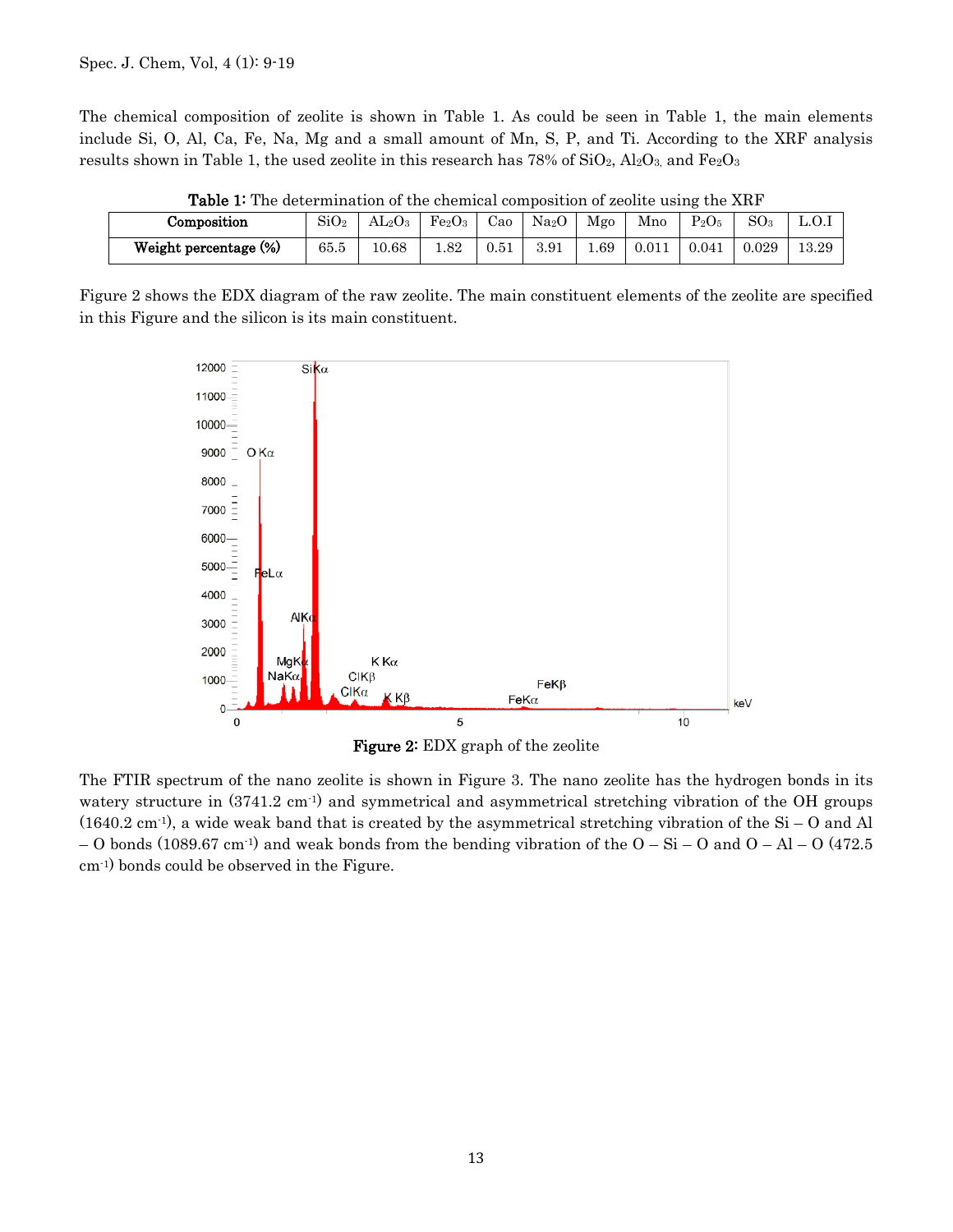

Figure 3: FTIR pattern of zeolite

The properties of the synthesized nanohydroxyapatite and the composites produced from it in this research, hydroxyapatite-zeolite nanocomposites containing 2.5%, 5% and 7.5% of zeolite, were studied using the FTIR and XRD tests.

In order to determine the chemical composition, the FTIR method in the transmission state was used. Generally, the results confirm that the synthesized powder has the functional group peculiar to the hydroxyapatite. Figure 4 shows the FTIR spectrum related to the synthesized hydroxyapatite and Figure 5 to Figure 7 show the FTIR spectrum related to the hydroxyapatite-zeolite nanocomposites containing 2.5%, 5% and 7.5% of zeolite. In the produced composites the  $Si - O - Si$  bonds and  $PO<sub>43</sub>$ <sup>3</sup> have overlap in the 1100 cm and this bond is related to the asymmetrical stretching vibration. The bond in the 1035 cm is due to the asymmetrical stretching vibration Si – Al – O group. The adsorptions in the 790 cm and 601 cm are related to the symmetrical stretching vibration of  $Si - Al - O$  and  $PO<sub>4</sub>3$ . The peak near to the 3400 cm is related to the adsorbed water or the  $O-H$  stretching bond. The peak in 16 is in the bending  $O-H$  state.



Figure 4: The FTIR spectrum related to the synthesized hydroxyapatite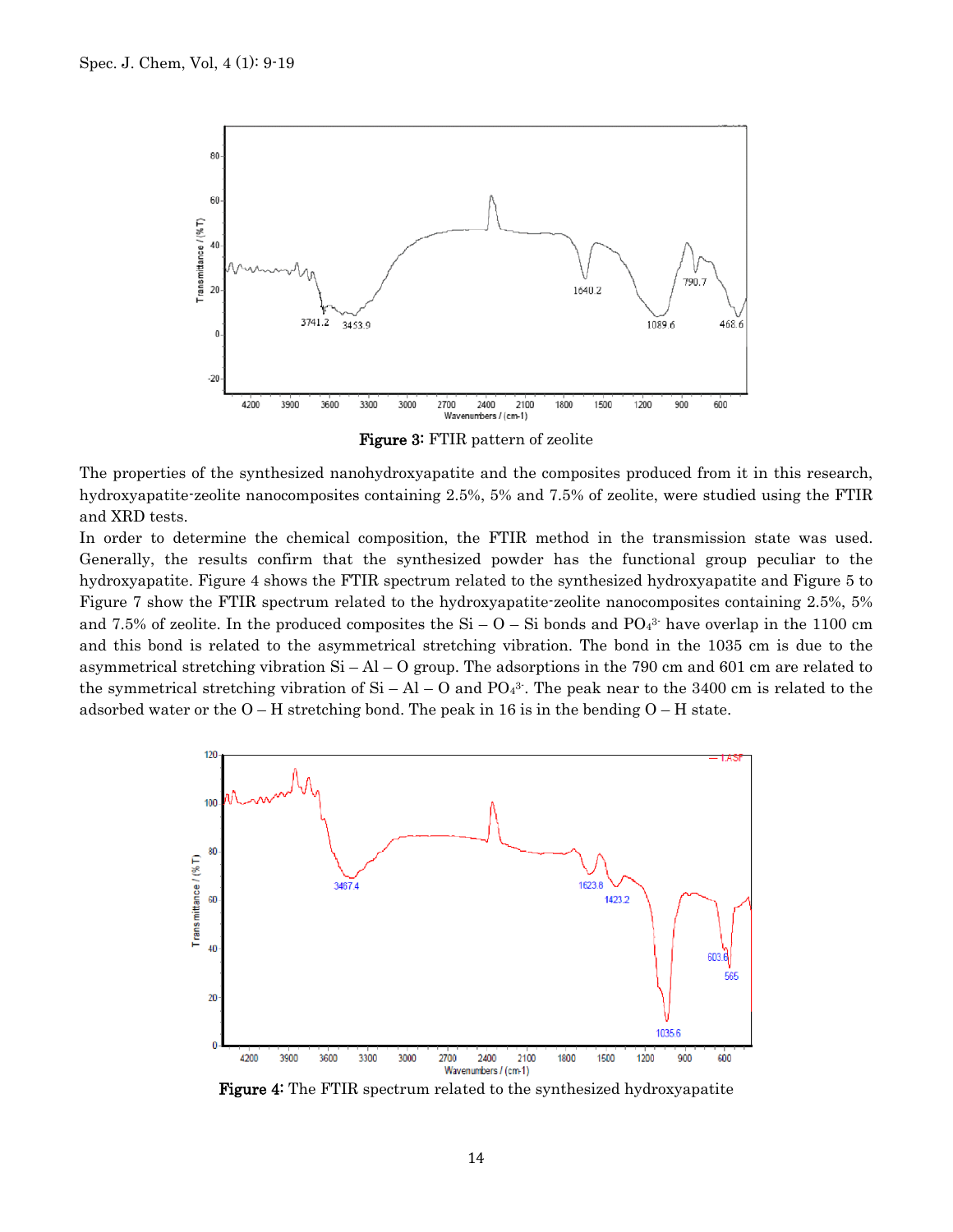

Figure 5: The FTIR spectrum related to the hydroxyapatite-zeolite nanocomposite containing 2.5% of zeolite



Figure 6: The FTIR spectrum related to the hydroxyapatite-zeolite nanocomposite containing 5% of zeolite



Figure 7: The FTIR spectrum related to the hydroxyapatite-zeolite nanocomposite containing 7.5% of zeolite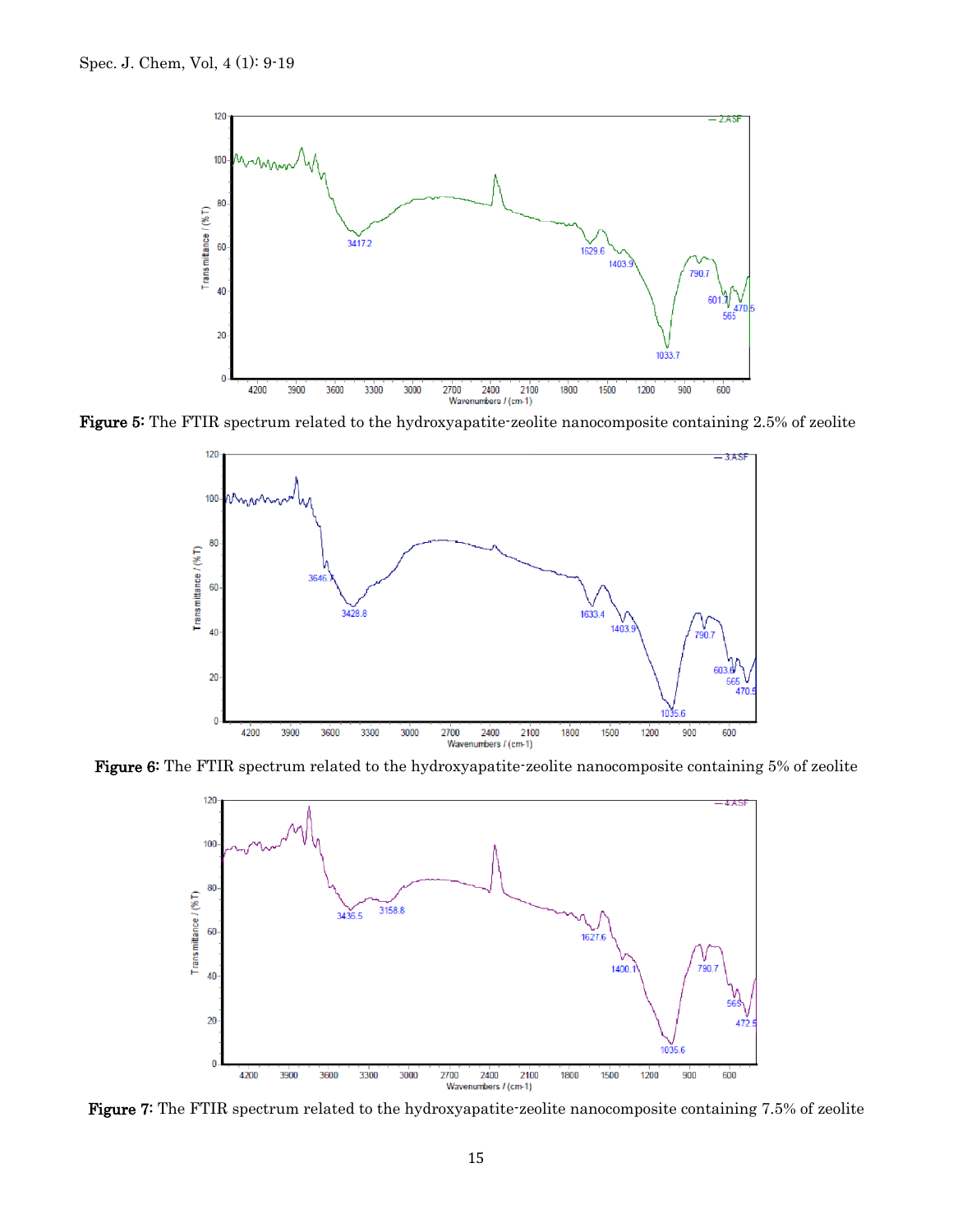Spec. J. Chem, Vol, 4 (1): 9-19

Figures 8 to 11 show the XRD test results of the samples. As could be seen, for the HA particles there are peaks in 26, 29 and 32.2 that are related to the (0 0 2), (2 1 0) and (3 0 0) planes of the HA crystal, respectively, that specify the formation and presence of the hydroxyapatite particles and are representative of its high crystalline structure. It could be seen in the Figures that the peaks related to the hydroxyapatite still exist after the formation of the composites but their intensity has decreased and it seems that there is no meaningful difference between their size differences that could probably be related to the good interaction between the nanohydroxyapatite and zeolite matrix and it could be seen that with the increase of the zeolite content, the crystallinity of the compounds increases. Also, it could be observed that another peak is formed in the 22.2 in the composites that is related to the  $(2 1 1)$  plane in the hydroxyapatite crystals. With the increase of the zeolite content, the 22.2 peak gets a bigger size that is a representative of the crystallinity increase that could be due to the effective interaction of the nanohydroxyapatite in the zeolite matrix.



Figure 9: The XRD test results related to the hydroxyapatite-zeolite nanocomposite containing 2.5% of zeolite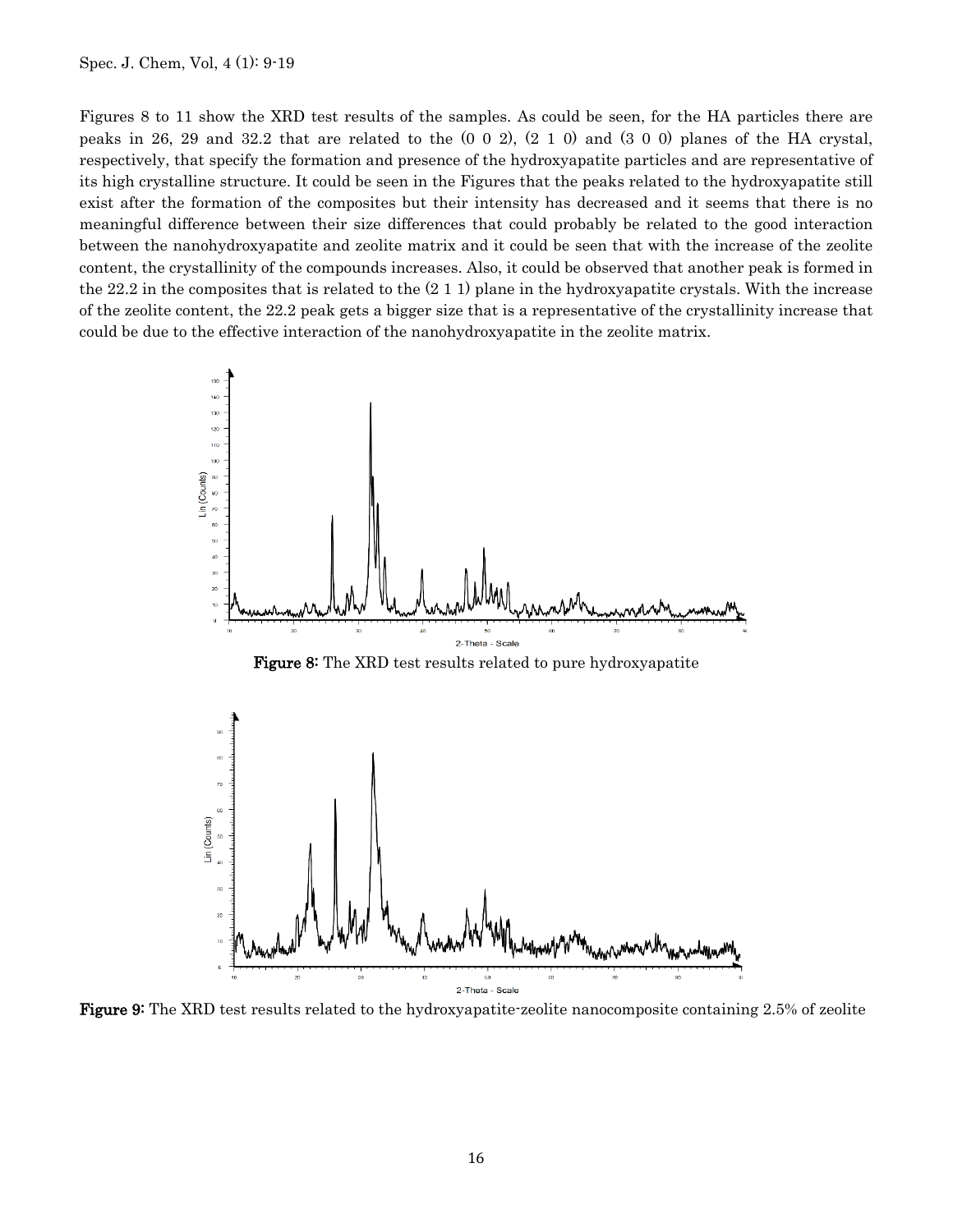

Figure 10: The XRD test results related to the hydroxyapatite-zeolite nanocomposite containing 5% of zeolite



Figure 11: The XRD test results related to the hydroxyapatite-zeolite nanocomposite containing 7.5% of zeolite

#### Discussion and Conclusion

Various materials and compounds have been used as a replacement for the bones so far and the trend of utilization of new compounds with the aim of construction of superior alternatives and elimination of previous materials deficiencies continues. The research about the bone and tissue replacements show that the nanocomposites could be proper replacements. Overally, the nanocomposites, due to the properties like higher surface to volume ratio and also because of proper properties that were mentioned about the pure hydroxyapatite, zeolite and the composites composed of these two compounds, the research about this area could be helpful. But, there has been no specific research about the construction and study of the hydroxyapatite/zeolite nanocomposite properties as a replacement for the bone and tissue.

Due to the point that bone has the nanocomposite structure containing of about 60% apatite, 90% water and 20% collagen and also since apatite is positioned in it as the very fine blocks with the dimensions of about 5- 60 nm and also due to the good and proper properties of zeolite as a scaffold and bone matrix, this research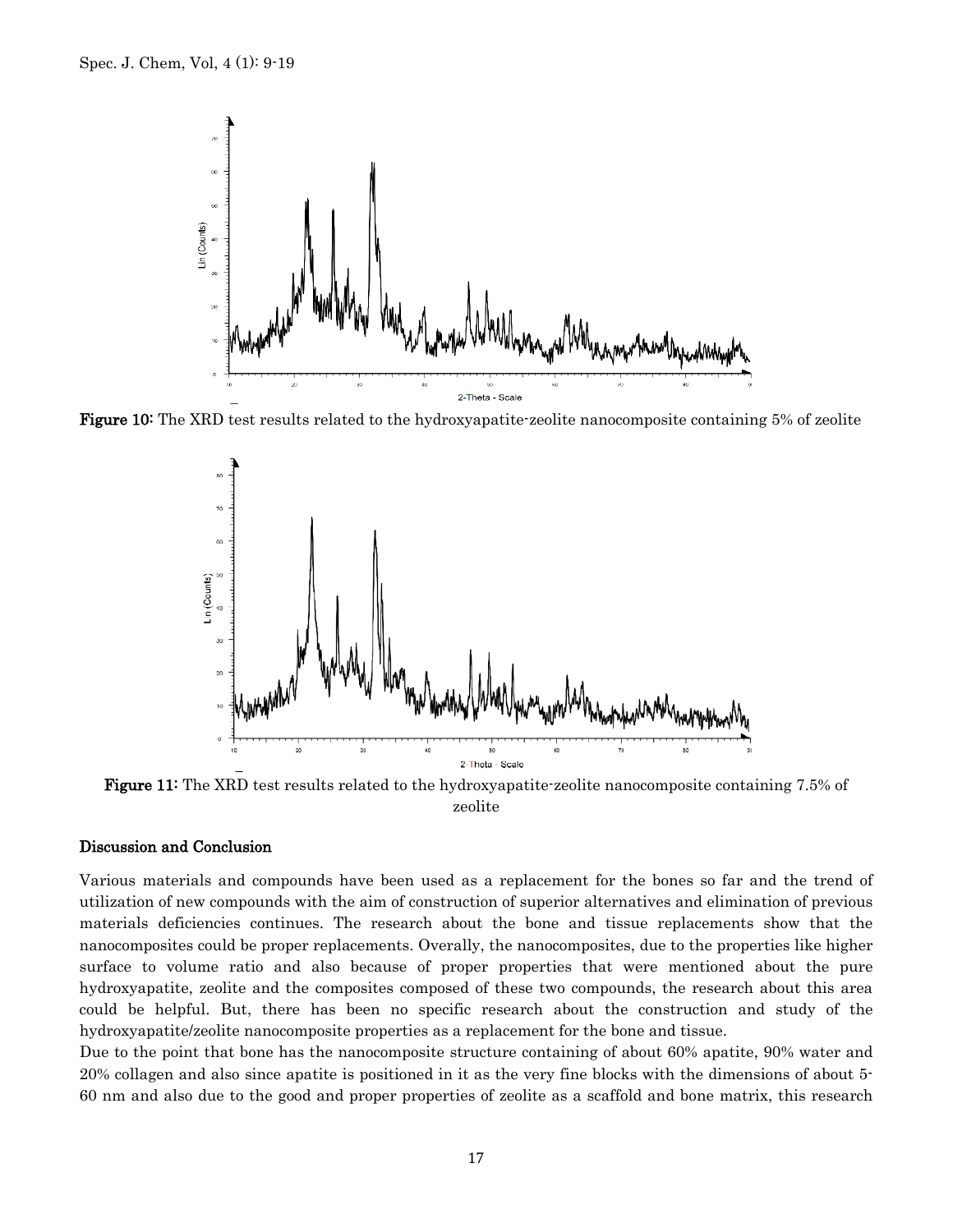has investigated the synthesize of the hydroxyapatite/zeolite nanocomposite with various properties of zeolite and the has dealt with the properties of obtained nanocomposites.

The results of the FTIR test shows that the pure hydroxyapatite contains all the related functional groups and is correctly synthesized. Also, the results of the XRD show that the hydroxyapatite/zeolite composite has increased the crystallinity of the pure hydroxyapatite and effective interactions have been created between the pure hydroxyapatite and zeolite.

#### References

- 1. Bianchi G, Muraglia A, Daga A et al. (2001). Microenvironment and stem properties of bone marrow derived mesenchymal cells. Wound Repair Regen. 9, 460–466.
- 2. Bowman R.S., (2003). Application of surfactant-modified zeolites to environmental remediation, Microporous and Mesoporous Material, 61, 43-56.
- 3. Costa-Pinto, A. R., Salgado, A. J., Correlo, V. M., Sol, P., Bhattacharya, M., Charbord, P., ... & Neves, N. M. (2008). Adhesion, proliferation, and osteogenic differentiation of a mouse mesenchymal stem cell line (BMC9) seeded on novel melt-based chitosan/polyester 3D porous scaffolds. Tissue Engineering Part A, 14(6), 1049-1057.
- 4. Ducy P., Schinke T., Karsenty G. (2000). The osteoblast: a sophisticated fibroblast under central surveillance. Science. 289, 1501–1504.
- 5. Freitas RA Jr. (2002). The future of nanofabrication and molecular scale devices in nanomedicine. Stud Health Technol Inform. 80, 45–59.
- 6. Gurevich O, Vexler A, Marx G et al. (2002). Fibrin microbeads for isolating and growing bone marrowderived progenitor cells capable of forming bone tissue. Tissue Eng. 8, 661–672.
- 7. Gurevitch O., Gowda B., Kurkalli S., Prigozhina T., Kasir J., Gaft A., Slavin S. (2003). Reconstruction of Cartilage, Bone, and Hematopoietic Microenvironment with Demineralized Bone Matrix and Bone Marrow Cells. Stem Cells. 21, 588-597.
- 8. Kim H., Knowles J., K. HE. (2005). Hydroxyapatite and gelatin composite foams processed via novel freeze-drying and crosslinking for use as temporary hard tissue scaffolds. Biomed Mater Res A. 72, 136-145.
- 9. Krause D, Theise N, Collector M et al. (2001). Multi–organ, multi–lineage engraftment by a single bone marrow derived stem cell. Cell. 105, 369–377.
- 10. Marino AD, Sitinger M, Risbud MV. (2005). Chitosan: a versatile biopolymer for orthopedic tissueengineering. Biomaterials, 26, 5983–90.
- 11. Meyer, Buchter, Wiesmann, U. Joos, and D.B. (2005). Jones. Basic reactions of osteoblasts on structured material surfaces. European Cells and Materials. 9, 39-49.
- 12. Ming D.W., Allen E.R., Galindo J.R., Henninger D.L., (1993). Methods for determining cation exchange capacity and compositions of native cations. Memoir of the 3rd International conferences on the occurrence, Properties, and Utilization of Natural Zeolites, vol 2. Havana, Cuba.
- 13. Murugan R, Ramakrishna S. (2004). Nanostructured biomaterials. In: Nalwa HS, editor. Encyclopedia of nanoscience and nanotechnology. 7, 595–613.
- 14. Nikpour, M. R., Rabiee, S. M., & Jahanshahi, M. (2012). Synthesis and characterization of hydroxyapatite/chitosan nanocomposite materials for medical engineering applications. Composites Part B: Engineering, 43(4), 1881-1886.
- 15. Kowalczyk, P., Sprynskyy, M., Terzyk, A. P., Lebedynets, M., Namieśnik, J., & Buszewski, B. (2006). Porous structure of natural and modified clinoptilolites. Journal of Colloid and Interface Science, 297(1), 77-85.